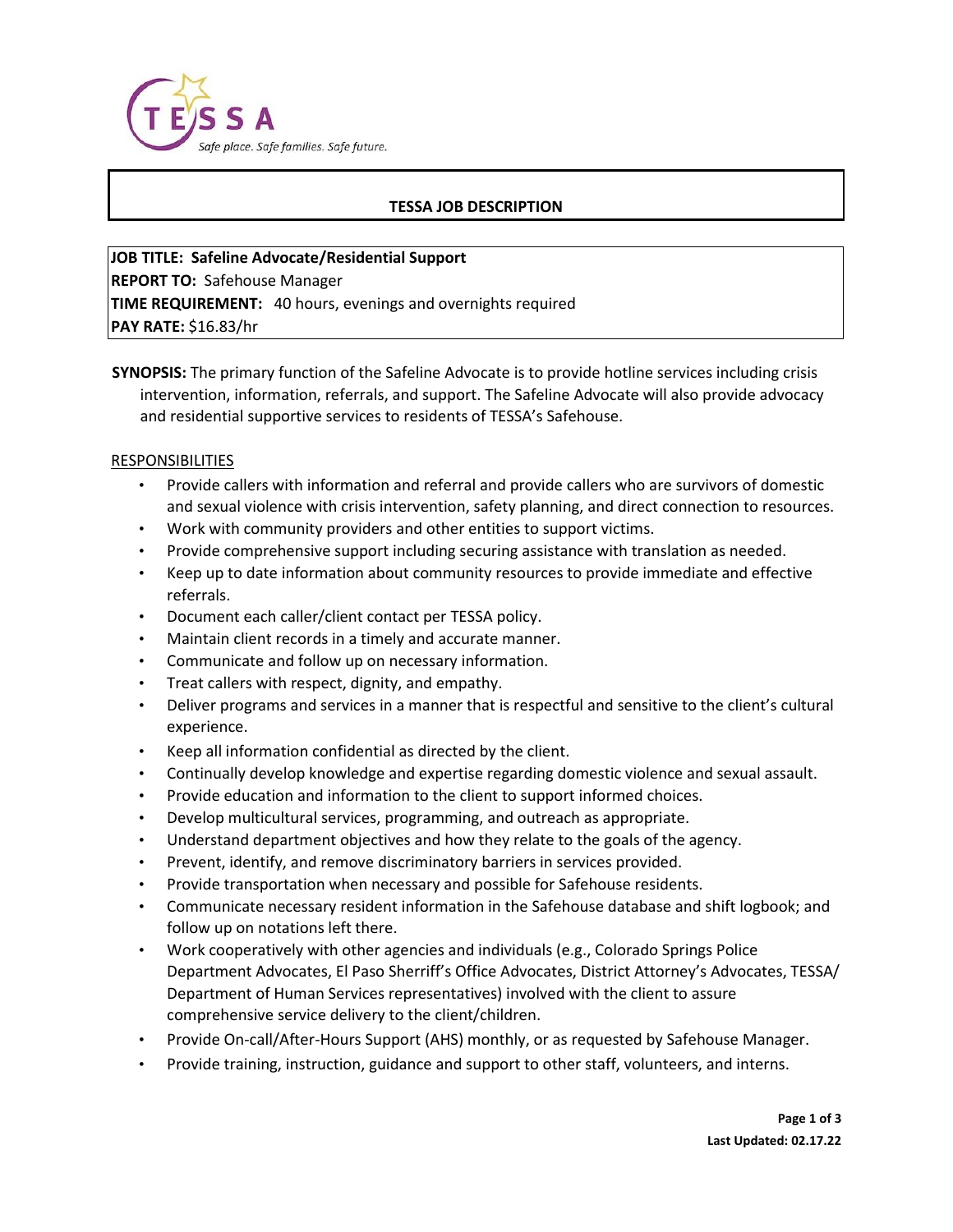

## CULTURAL INCLUSIVITY

- Recognize that we hold attitudes and beliefs that can detrimentally influence our perceptions of and interactions with individuals who are diverse from ourselves.
- Recognize the importance of multicultural sensitivity, responsiveness to, knowledge of, and understanding about diversity.
- Apply the principles of multiculturalism and diversity in training and staff development.
- Apply culturally appropriate skills in all interactions with clients, co-workers, volunteers, partner agencies, and other community members.
- Use organizational change processes to support culturally informed organizational policies & procedures.

# OTHER

- Commit to TESSA's organizational mission, vision, and operating philosophy.
- Keep updated on professional development.
- Attend staff and other relevant meetings, trainings, and in-services as assigned.
- Other duties and projects as requested by manager, Program Director or Chief Executive Officer

#### **QUALIFICATIONS AND REQUIREMENTS:**

To perform this job successfully, an individual must be able to perform each essential duty satisfactorily. The requirements listed below are representative of the knowledge, skill, and/or ability required. Reasonable accommodations may be made to enable individuals with disabilities to perform the essential functions.

- A degree in social work, counseling or equivalent preferred. Relevant combinations of education and experience may be considered.
- Experience with domestic violence, sexual assault and/or other human service issues preferred.
- Experience with call line preferred.
- Available to work weekdays, weekends, and evenings (flexible).
- Excellent organizational, communication (verbal and written), problem solving, listening and interpersonal skills.
- Ability to work well in stressful and emotionally taxing circumstances and engage in effective self-care.
- Able to independently use a computer for word documents, spreadsheets, email, online research, social media, and data entry.
- Possess vision and hearing sufficient to work on a computer, on the telephone and in person.
- Ability to lift 50lbs, intermittently
- Displays a positive attitude, works well with others, and accepts direction well.